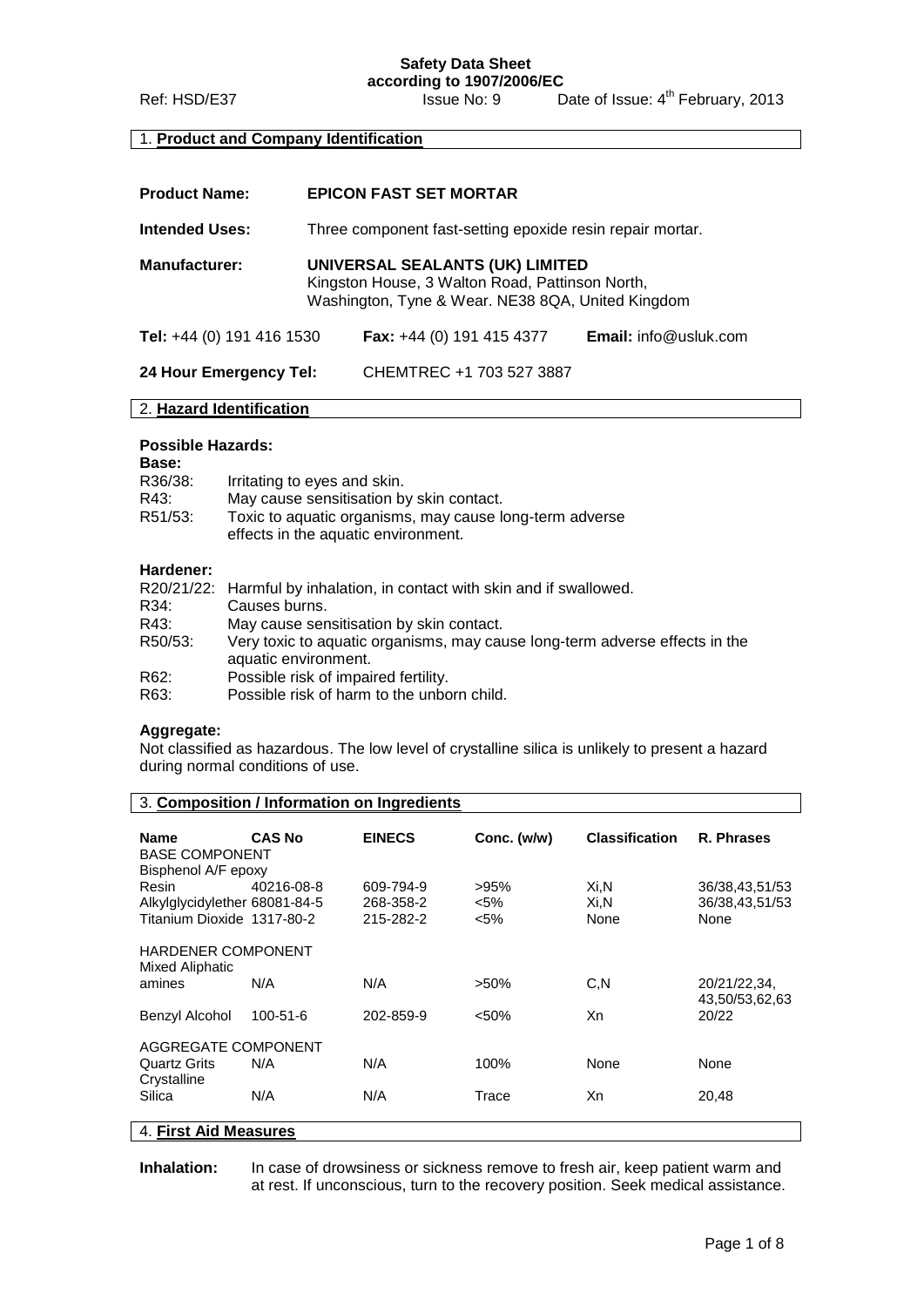|                                      |                                                                                                                                                                                                                                                                                                             | according to 1907/2006/EC<br>Date of Issue: 4 <sup>th</sup> February, 2013                                                                                                                                                                                                            |
|--------------------------------------|-------------------------------------------------------------------------------------------------------------------------------------------------------------------------------------------------------------------------------------------------------------------------------------------------------------|---------------------------------------------------------------------------------------------------------------------------------------------------------------------------------------------------------------------------------------------------------------------------------------|
| Ref: HSD/E37                         |                                                                                                                                                                                                                                                                                                             | Issue No: 9                                                                                                                                                                                                                                                                           |
|                                      | Skin Contact: Promptly remove contaminated clothing and wash the affected area with<br>plenty of soap and water to ensure all traces of product are removed, then<br>rinse thoroughly. Any contaminated clothing must be thoroughly cleaned<br>before re-using. Seek medical advice if irritation persists. |                                                                                                                                                                                                                                                                                       |
| <b>Eye Contact:</b>                  | eye lids held open. Seek medical attention.                                                                                                                                                                                                                                                                 | Flush with copious amounts of clean water for at least 15 minutes, with the                                                                                                                                                                                                           |
| Ingestion:                           | DO NOT INDUCE VOMITING.                                                                                                                                                                                                                                                                                     | Wash out mouth with water. Keep patient at rest and obtain medical attention.                                                                                                                                                                                                         |
| 5. Fire Fighting Measures            |                                                                                                                                                                                                                                                                                                             |                                                                                                                                                                                                                                                                                       |
|                                      | <b>Suitable Extinguisher Media:</b>                                                                                                                                                                                                                                                                         | Water spray, alcohol-resistant foam, dry powder,<br>carbon dioxide or sand.                                                                                                                                                                                                           |
|                                      | <b>Unsuitable Extinguishing Media:</b>                                                                                                                                                                                                                                                                      | Water jet.                                                                                                                                                                                                                                                                            |
| <b>Exposure Hazards:</b>             |                                                                                                                                                                                                                                                                                                             | May give off toxic fumes if heated or involved in a fire,<br>including CO.                                                                                                                                                                                                            |
| <b>Special Protective Equipment:</b> |                                                                                                                                                                                                                                                                                                             | In the event of fire wear self-contained breathing<br>apparatus.                                                                                                                                                                                                                      |
|                                      | 6. Accidental Release Measures                                                                                                                                                                                                                                                                              |                                                                                                                                                                                                                                                                                       |
| <b>Personal Precautions:</b>         |                                                                                                                                                                                                                                                                                                             | Wear protective equipment as specified in Section 8.<br>Do not eat, drink or smoke. Avoid contact with skin<br>and eyes. Eliminate all ignition sources.                                                                                                                              |
| <b>Environmental Precautions:</b>    |                                                                                                                                                                                                                                                                                                             | Keep people and animals away. Prevent entry into<br>drains, sewers and watercourses. If spillage enters<br>drains leading to sewerage works inform the local<br>water company. If spillage enters rivers or<br>watercourses inform the Environment Agency.                            |
| Spillages:                           |                                                                                                                                                                                                                                                                                                             | Cordon off area. Absorb/contain spillage using inert<br>absorbent granules, sand or earth. Transfer collected<br>material to heavy-duty plastic/steel drums and keep in<br>a well ventilated place for subsequent safe disposal.<br>See Section 13.                                   |
| 7. Handling and Storage              |                                                                                                                                                                                                                                                                                                             |                                                                                                                                                                                                                                                                                       |
| Handling:                            |                                                                                                                                                                                                                                                                                                             | No specific precautions required when handling<br>unopened containers; follow any relevant manual<br>handling guidance. Refer to Sections 6 and 8 if<br>exposure to product is possible. Wash thoroughly with<br>soap and water before eating, drinking or smoking,<br>and after work |
| Storage:                             |                                                                                                                                                                                                                                                                                                             | Store in original containers in a well ventilated area<br>away from heat, ignition sources or open flame. Do<br>not store near acids.                                                                                                                                                 |
|                                      | 8. Exposure Controls / Personal Protection                                                                                                                                                                                                                                                                  |                                                                                                                                                                                                                                                                                       |

**Occupational Exposure Standards:** Benzyl Alcohol: TLV 5ppm (recommended).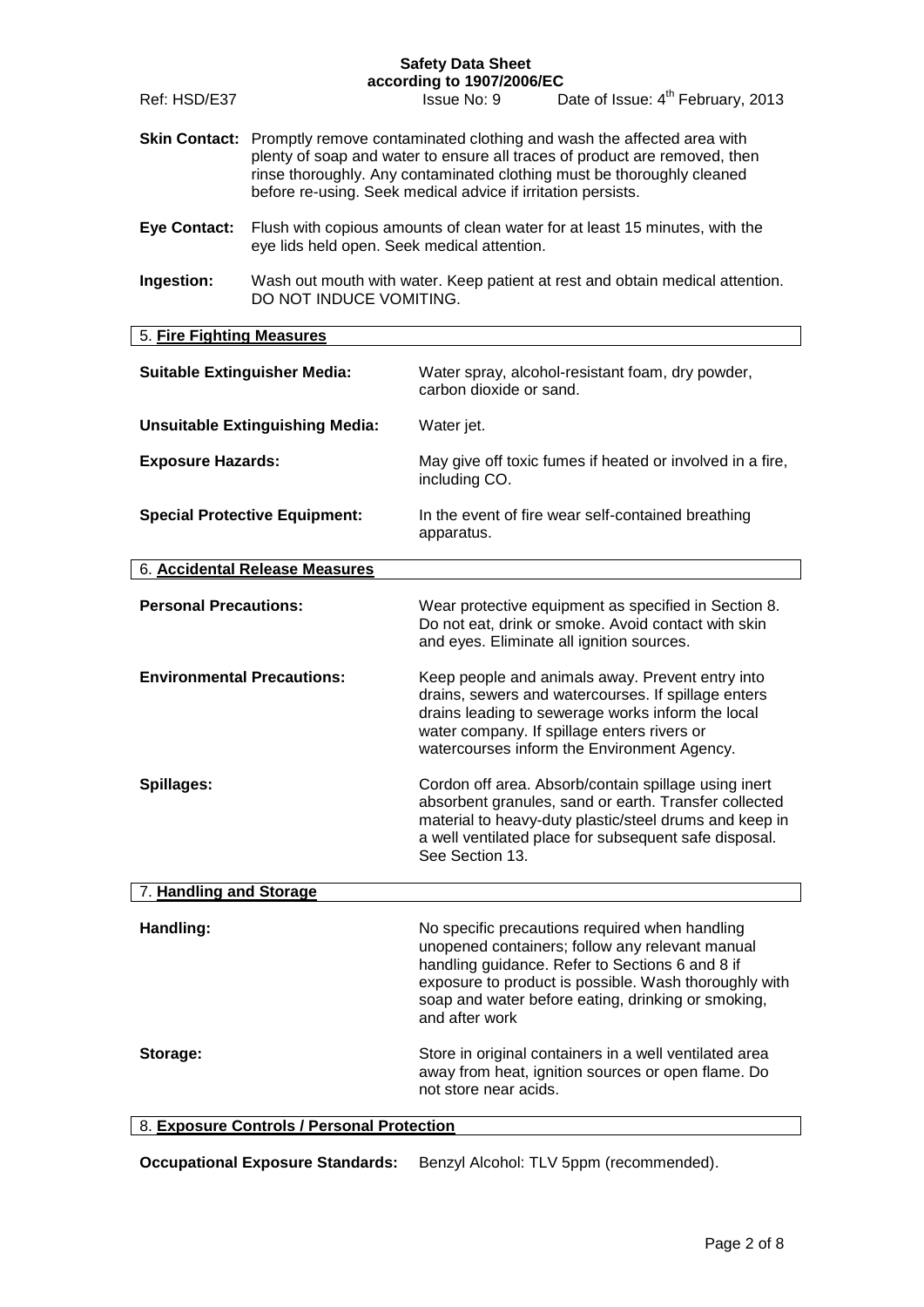|                                      | <b>Safety Data Sheet</b><br>according to 1907/2006/EC  |                                                                                                                                                                                                                                                                                                                                                                                                                                                                                                                                                           |
|--------------------------------------|--------------------------------------------------------|-----------------------------------------------------------------------------------------------------------------------------------------------------------------------------------------------------------------------------------------------------------------------------------------------------------------------------------------------------------------------------------------------------------------------------------------------------------------------------------------------------------------------------------------------------------|
| Ref: HSD/E37                         | Issue No: 9                                            | Date of Issue: 4 <sup>th</sup> February, 2013                                                                                                                                                                                                                                                                                                                                                                                                                                                                                                             |
|                                      | (Skin).<br>use.<br>WEL.<br>during the exposure period. | 2,2'-Iminodiethylamine: 8 hour TWA 1ppm WEL<br>While the hardener component contains the above<br>materials, which have Workplace Exposure Limits<br>assigned to them, it is very unlikely that these limits<br>would be reached under foreseeable conditions of<br>Crystalline Silica - 8 hour TWA 0.3mg/m <sup>3</sup> (respirable)<br>This exposure limit must not be exceeded at any time<br>Titanium Dioxide/General dusts: 8 hour TWA                                                                                                               |
|                                      |                                                        | 10mg/m <sup>3</sup> (total inhalable), $4mg/m3$ (respirable) WEL.<br>While the base component contains Titanium Dioxide<br>and General Dusts, which have Occupational<br>Exposure Standards assigned to them, these<br>materials are not present in powder form and<br>therefore do not present an inhalation hazard.                                                                                                                                                                                                                                     |
| <b>Engineering Control Measures:</b> | ventilation.                                           | Refer to any applicable COSHH assessments.<br>Engineering controls should be used where<br>practicable in preference to personal protection and<br>may include physical containment and good                                                                                                                                                                                                                                                                                                                                                              |
| <b>Respiratory Protection:</b>       | workplace.                                             | An approved respirator and filter medium for dusts<br>should be used if engineering controls are unlikely to<br>control exposure below the relevant exposure<br>standards when handling the aggregate component.<br>In the unlikely event that the quoted exposure limits<br>for benzyl alcohol or diethylenetriamine are exceeded,<br>an approved respirator fitted with an appropriate gas<br>cartridge (organic substance) should be used.<br>All items must conform to EN149 and should be<br>suitable for the levels of contamination present in the |
| <b>Hand Protection:</b>              | observed at all times.                                 | Wear Neoprene, Nitrile, PVC or Natural Rubber<br>gloves or gauntlets. These must be manufactured to<br>EN374. The material breakthrough time should be<br>stated by the glove manufacturer, and must be                                                                                                                                                                                                                                                                                                                                                   |
| <b>Eye Protection:</b>               | be worn.                                               | If splashing is likely chemical resistant goggles should                                                                                                                                                                                                                                                                                                                                                                                                                                                                                                  |
| <b>Body Protection:</b>              |                                                        | Wear suitable impervious, chemical resistant overalls.                                                                                                                                                                                                                                                                                                                                                                                                                                                                                                    |
| <b>Foot Protection:</b>              |                                                        | Wear chemical resistant safety footwear.                                                                                                                                                                                                                                                                                                                                                                                                                                                                                                                  |
| <b>Hygiene Measures:</b>             | and safety practice.                                   | Handle in accordance with good industrial hygiene                                                                                                                                                                                                                                                                                                                                                                                                                                                                                                         |
| 9. Physical and Chemical Properties  |                                                        |                                                                                                                                                                                                                                                                                                                                                                                                                                                                                                                                                           |

| Appearance: | Base:                  | Light grey Boiling Point: (Base) |            | >200 $^{\circ}$ C |
|-------------|------------------------|----------------------------------|------------|-------------------|
|             |                        | liauid                           | (Hardener) | $130^{\circ}$ C   |
|             | Hardener: Amber liquid |                                  |            |                   |
|             |                        | Aggregate: Sand coloured         |            |                   |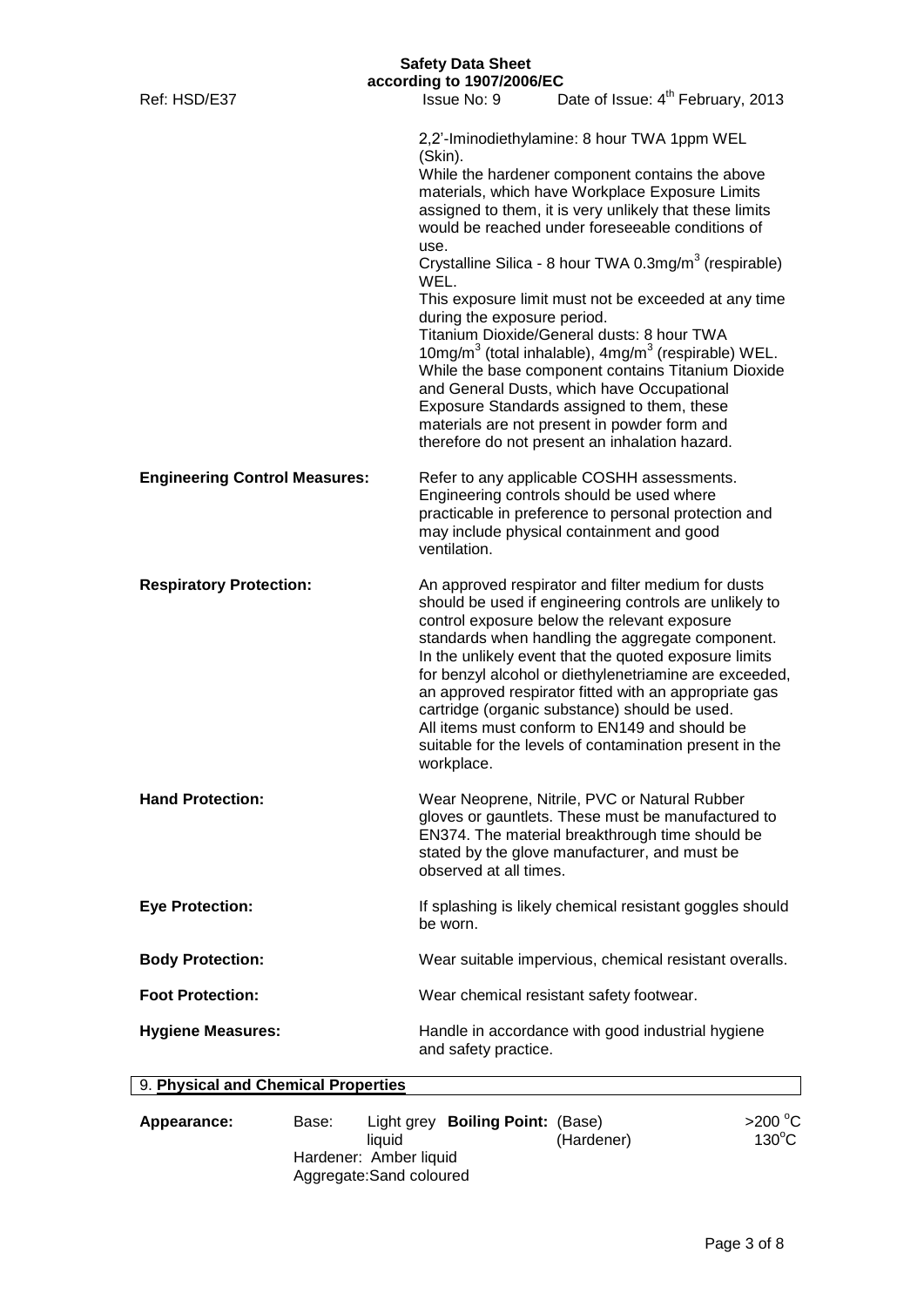| <b>Safety Data Sheet</b><br>according to 1907/2006/EC |                                         |                                                                                                                                                                                                                                                                                                                                                                                                                                                                                                                                                                                                                                                                                                                |                                |  |
|-------------------------------------------------------|-----------------------------------------|----------------------------------------------------------------------------------------------------------------------------------------------------------------------------------------------------------------------------------------------------------------------------------------------------------------------------------------------------------------------------------------------------------------------------------------------------------------------------------------------------------------------------------------------------------------------------------------------------------------------------------------------------------------------------------------------------------------|--------------------------------|--|
| Ref: HSD/E37                                          |                                         | Date of Issue: 4 <sup>th</sup> February, 2013<br>Issue No: 9                                                                                                                                                                                                                                                                                                                                                                                                                                                                                                                                                                                                                                                   |                                |  |
| Odour:                                                | Mild<br>Base:                           | Vapour Pressure @ 20°C:                                                                                                                                                                                                                                                                                                                                                                                                                                                                                                                                                                                                                                                                                        | N/D                            |  |
|                                                       | Hardener: Amine-type<br>Aggregate: None |                                                                                                                                                                                                                                                                                                                                                                                                                                                                                                                                                                                                                                                                                                                |                                |  |
| pH:                                                   | N/D                                     | Evaporation Rate (Butyl Acetate = 1):                                                                                                                                                                                                                                                                                                                                                                                                                                                                                                                                                                                                                                                                          | N/A                            |  |
| <b>Flash Point: (Base)</b><br>(Hardener)              | $>100^{\circ}$ C<br>$95^{\circ}$ C      | <b>Flammable Limits in Air:</b>                                                                                                                                                                                                                                                                                                                                                                                                                                                                                                                                                                                                                                                                                | N/D<br>Upper:<br>Lower:<br>N/D |  |
| Solubility:                                           | Insoluble in water                      | <b>Autoignition Temperature:</b>                                                                                                                                                                                                                                                                                                                                                                                                                                                                                                                                                                                                                                                                               | N/D                            |  |
| <b>Flammability:</b>                                  | Not Flammable                           |                                                                                                                                                                                                                                                                                                                                                                                                                                                                                                                                                                                                                                                                                                                |                                |  |
| <b>Specific Gravity:</b>                              | 2.0 (Mixed)                             |                                                                                                                                                                                                                                                                                                                                                                                                                                                                                                                                                                                                                                                                                                                |                                |  |
| 10. Stability and Reactivity                          |                                         |                                                                                                                                                                                                                                                                                                                                                                                                                                                                                                                                                                                                                                                                                                                |                                |  |
| Stability:                                            |                                         | Stable under normal conditions (see Section 7).                                                                                                                                                                                                                                                                                                                                                                                                                                                                                                                                                                                                                                                                |                                |  |
| <b>Materials to Avoid:</b><br>Base:<br>Hardener:      |                                         | Amines and catalysts<br>Mineral and organic acids, oxidising agents, reactive<br>metals and sodium or calcium hypochlorite. Slowly<br>corrodes copper, aluminium, zinc and galvanised<br>surfaces. Reacts violently with peroxides possibly<br>creating an explosion. Reaction with acids is<br>accompanied by large heat release and may be<br>sufficient to cause vigorous boiling, creating a hazard<br>due to splashing or splattering of hot material.<br>Hazardous Decomposition Products: Ammonia and aldehydes. Oxides of carbon and<br>nitrogen. Nitrogen oxide can react with water vapours<br>to form corrosive nitric acid. Other oxides of nitrogen<br>emitted on decomposition are highly toxic. |                                |  |
| 11. Toxicological Information                         |                                         |                                                                                                                                                                                                                                                                                                                                                                                                                                                                                                                                                                                                                                                                                                                |                                |  |
| There is no data available on the product itself.     |                                         | The following data applies to the Epoxy component of the Base material.                                                                                                                                                                                                                                                                                                                                                                                                                                                                                                                                                                                                                                        |                                |  |
| <b>Acute Toxicity:</b>                                |                                         |                                                                                                                                                                                                                                                                                                                                                                                                                                                                                                                                                                                                                                                                                                                |                                |  |
| <b>Eye Contact:</b>                                   |                                         | Irritant.                                                                                                                                                                                                                                                                                                                                                                                                                                                                                                                                                                                                                                                                                                      |                                |  |
| <b>Skin Contact:</b>                                  |                                         | Irritant for skin and mucous membranes. May cause<br>sensitisation.                                                                                                                                                                                                                                                                                                                                                                                                                                                                                                                                                                                                                                            |                                |  |
| Ingestion:                                            |                                         | May result in irritation to the gastro intestinal tract.                                                                                                                                                                                                                                                                                                                                                                                                                                                                                                                                                                                                                                                       |                                |  |
|                                                       |                                         | The following data applies to the Amine components of the Hardener material.                                                                                                                                                                                                                                                                                                                                                                                                                                                                                                                                                                                                                                   |                                |  |
| 2,2'-Iminodiethylamine:                               |                                         |                                                                                                                                                                                                                                                                                                                                                                                                                                                                                                                                                                                                                                                                                                                |                                |  |
| Oral:<br>Dermal:<br>Inhalative:                       |                                         | LD50 (rat), 819-2600 mg/kg<br>LD50 (rabbit), 670-1240 mg/kg<br>LC50/4 hr (rat), 0.07-0.25 mg/l                                                                                                                                                                                                                                                                                                                                                                                                                                                                                                                                                                                                                 |                                |  |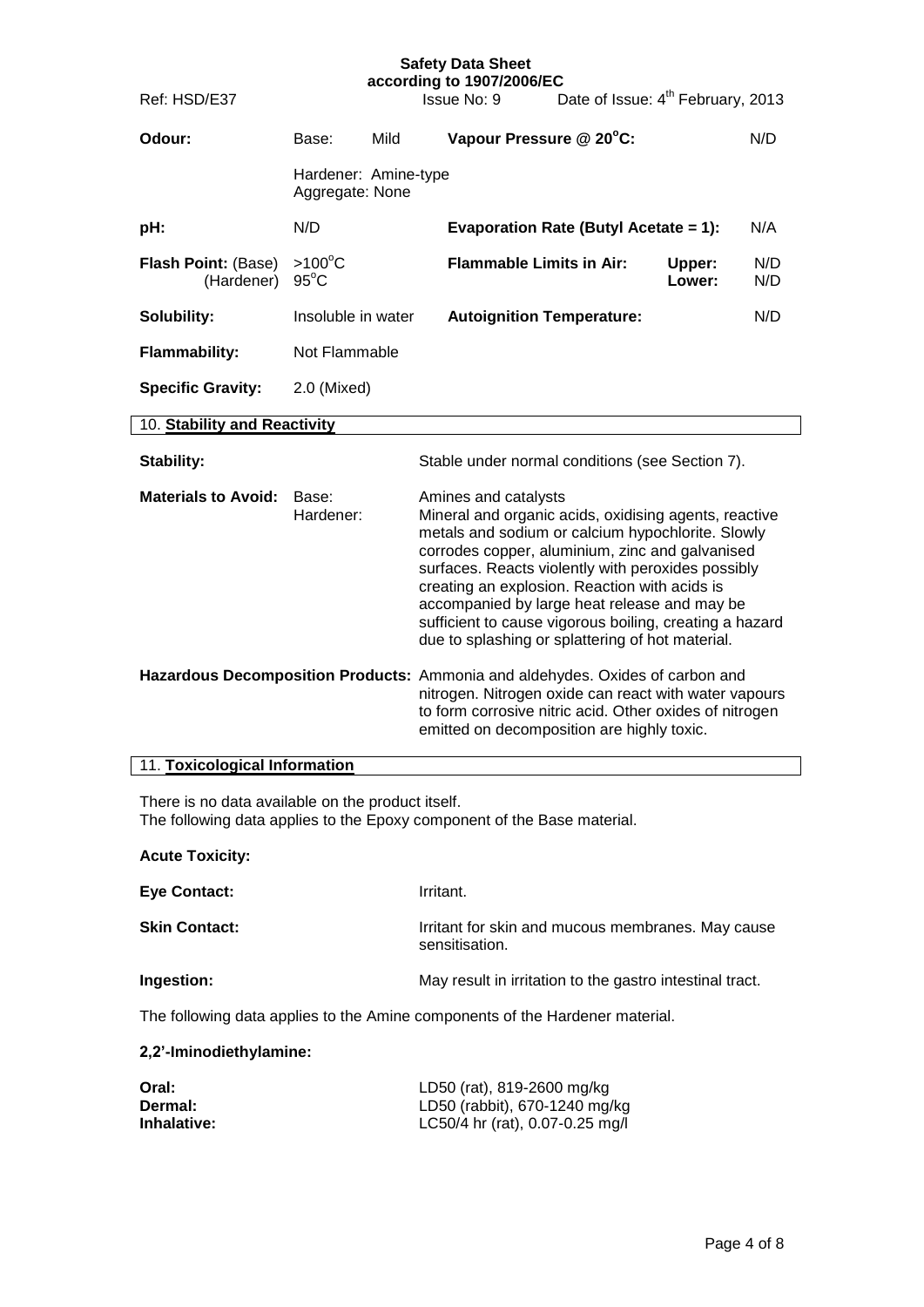|                                             | <b>Safety Data Sheet</b><br>according to 1907/2006/EC                             |                                                                                                                 |
|---------------------------------------------|-----------------------------------------------------------------------------------|-----------------------------------------------------------------------------------------------------------------|
| Ref: HSD/E37                                | Issue No: 9                                                                       | Date of Issue: 4 <sup>th</sup> February, 2013                                                                   |
| <b>Benzyl Alcohol:</b>                      |                                                                                   |                                                                                                                 |
| Oral:<br>Dermal:<br>Inhalative:             | LD50 (rat), 1230 mg/kg<br>LD50 (rabbit), 2000 mg/kg<br>LC50/4 hr (rat), 4178 mg/l |                                                                                                                 |
| <b>Bisphenol A:</b>                         |                                                                                   |                                                                                                                 |
| Oral:<br>Dermal:<br>Inhalative:             | LD50 (rat), 3250 mg/kg<br>LD50 (rabbit), 3000 mg/kg<br>LC50/4 hr (rat), $>5$ mg/l |                                                                                                                 |
| <b>Primary Irritant Effect:</b>             |                                                                                   |                                                                                                                 |
| <b>Eye Contact:</b><br><b>Skin Contact:</b> | Strong caustic effect.<br>cause sensitisation.                                    | Caustic effect on skin and mucous membranes. May                                                                |
| Ingestion:                                  | the esophagus and stomach.                                                        | Swallowing will lead to a strong caustic effect on the<br>mouth and throat, and to the danger of perforation of |
| <b>Reproductive Effects:</b>                |                                                                                   | There is a possible risk of impaired fertility and a<br>possible risk of harm to the unborn child.              |

No specific data is available on the materials within the aggregate component.

#### 12. **Ecological Information**

There is no data available on the product itself.

The following data applies to un-mixed material only, as once the base and hardener are combined the harmful constituents will react to form an inert product.

Hazardous for water. Do not allow the product to reach ground water, water bodies or sewage systems. Must not reach sewage water or drainage ditch undiluted or unneutralised. Danger to drinking water if even small quantities leak into soil.

### 13. **Disposal Considerations**

14. **Transport Information**

Un-reacted materials: Dispose of used containers and un-reacted product as hazardous waste, in accordance with all applicable local and national regulations, and in compliance with the Environmental Protection (Duty of Care) Regulations 1991.

| Base:                     |                                                                                  |                                                                                          |     |
|---------------------------|----------------------------------------------------------------------------------|------------------------------------------------------------------------------------------|-----|
| UN Number:<br><b>ROAD</b> | 3082                                                                             | Packaging Group:<br>AIR.                                                                 | Ш   |
| <b>ADR Class:</b>         | Limited quantity                                                                 | Air Transport Number:                                                                    | 9   |
| ADR Hazard No:            | in compliance with<br>chapter 3.4 LQ7<br>less than 5 litres per<br>inner package | Packaging Instruction:                                                                   | 964 |
| <b>SEA</b>                |                                                                                  |                                                                                          |     |
| <b>IMDG Class:</b>        | 9                                                                                |                                                                                          |     |
| EMS:                      | $F-A, S-F$                                                                       |                                                                                          |     |
| Marine Pollutant:         | Р                                                                                |                                                                                          |     |
|                           | resin)                                                                           | Proper Shipping Name: Environmentally hazardous substance, liquid, NO.S. (contains epoxy |     |
| Hardener:                 |                                                                                  |                                                                                          |     |
| UN Number:                | 2735                                                                             | Packaging Group:                                                                         | Ш   |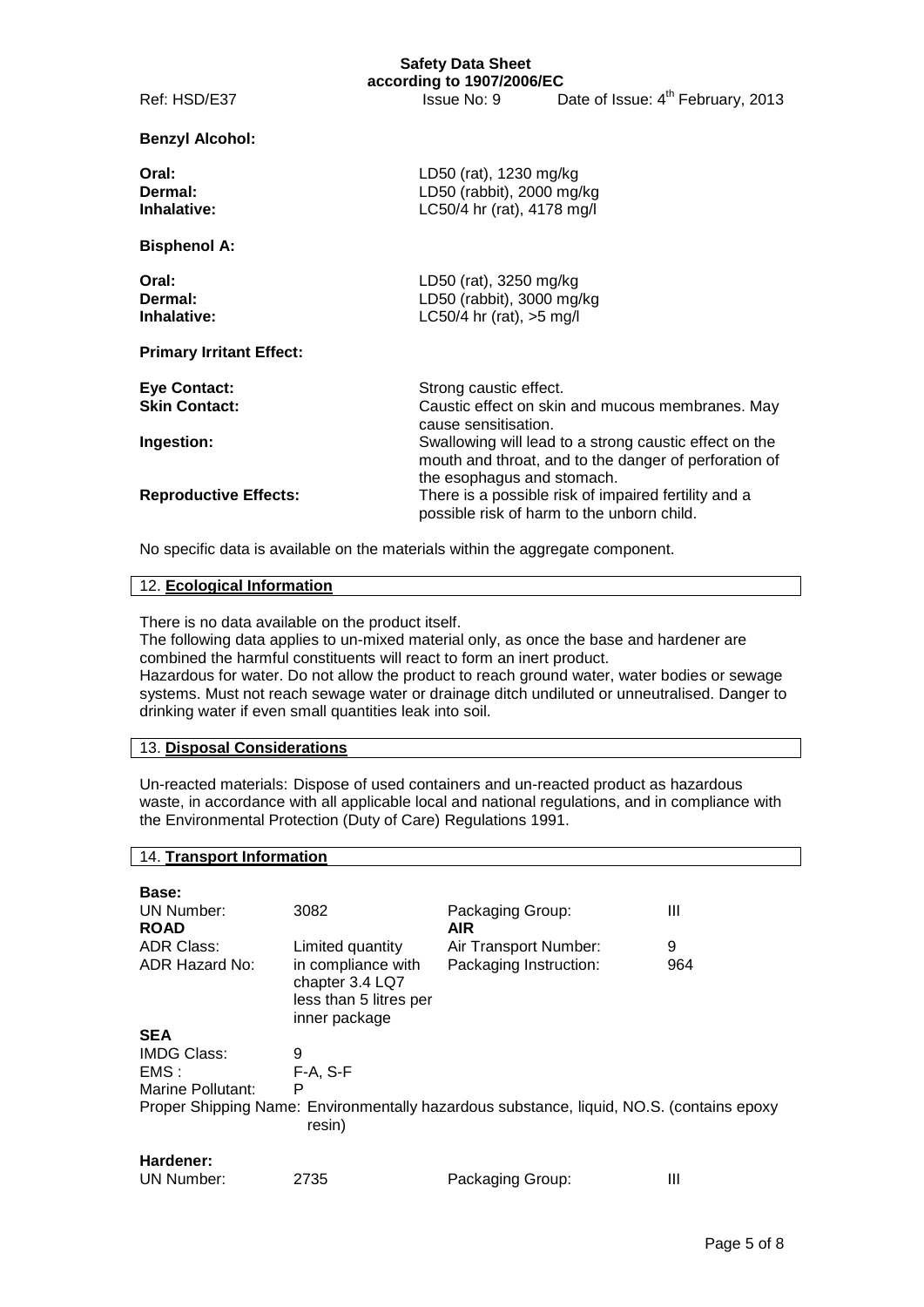**according to 1907/2006/EC** Ref: HSD/E37 Issue No: 9 Date of Issue: 4<sup>th</sup> February, 2013 **ROAD AIR**<br>ADR Class: Limited quantity Air T Limited quantity Air Transport Number: 8<br>in compliance with Packaging Instruction: 89 ADR Hazard No: in compliance with Packaging Instruction: 856 (Cargo only) chapter 3.4 LQ19 852

less than 3 litre per inner package **SEA** IMDG Class: 8<br>EMS : F  $F-A, S-B$ Marine Pollutant: P Proper Shipping Name: Amines, liquid, corrosive, N.O.S. (Contains mixed aliphatic amines).

#### 15. **Regulatory Information**

## **EU Classification and Labelling Particulars:**

#### **Base:**

|                          | <b>Designated Name:</b> EPICON FAST SET MORTAR - BASE |                                                                      |
|--------------------------|-------------------------------------------------------|----------------------------------------------------------------------|
| <b>Classification:</b>   |                                                       | Irritant & Dangerous for the Environment                             |
| Indication(s) of Danger: |                                                       | Xi & N                                                               |
| <b>Contains:</b>         |                                                       | Epoxy constituents- see information supplied by the<br>manufacturer. |

#### **Risk and Safety Phrases:**

| R36/38: | Irritating to eyes and skin.                                                |
|---------|-----------------------------------------------------------------------------|
| R43:    | May cause sensitisation by skin contact.                                    |
| R51/53: | Toxic to aquatic organisms, may cause long-term adverse                     |
|         | effects in the aquatic environment.                                         |
| S25:    | Avoid contact with eyes.                                                    |
| S28:    | After contact with skin, wash immediately with plenty of soap<br>and water. |
| S37/39: | Wear suitable gloves and eye/face protection.                               |
| S61:    | Avoid release to the environment. Refer to special instructions/            |
|         | Safety Data sheet.                                                          |

#### **Hardener:**

|                                 | <b>Designated Name:</b> EPICON FAST SET MORTAR - HARDENER |                                         |
|---------------------------------|-----------------------------------------------------------|-----------------------------------------|
| Classification:                 | Corrosive & Dangerous for the Environment                 |                                         |
| <b>Indication(s) of Danger:</b> |                                                           | C & N                                   |
| <b>Contains:</b>                |                                                           | Mixed aliphatic amines & benzyl alcohol |
|                                 |                                                           |                                         |

#### **Risk and Safety Phrases:**

| R20/21/22: | Harmful by inhalation, in contact with skin and if swallowed.                                       |
|------------|-----------------------------------------------------------------------------------------------------|
| R34:       | Causes burns.                                                                                       |
| R43:       | May cause sensitisation by skin contact.                                                            |
| R50/53:    | Very toxic to aquatic organisms, may cause long-term adverse<br>effects in the aquatic environment. |
| R62:       | Possible risk of impaired fertility.                                                                |
| R63:       | Possible risk of harm to the unborn child.                                                          |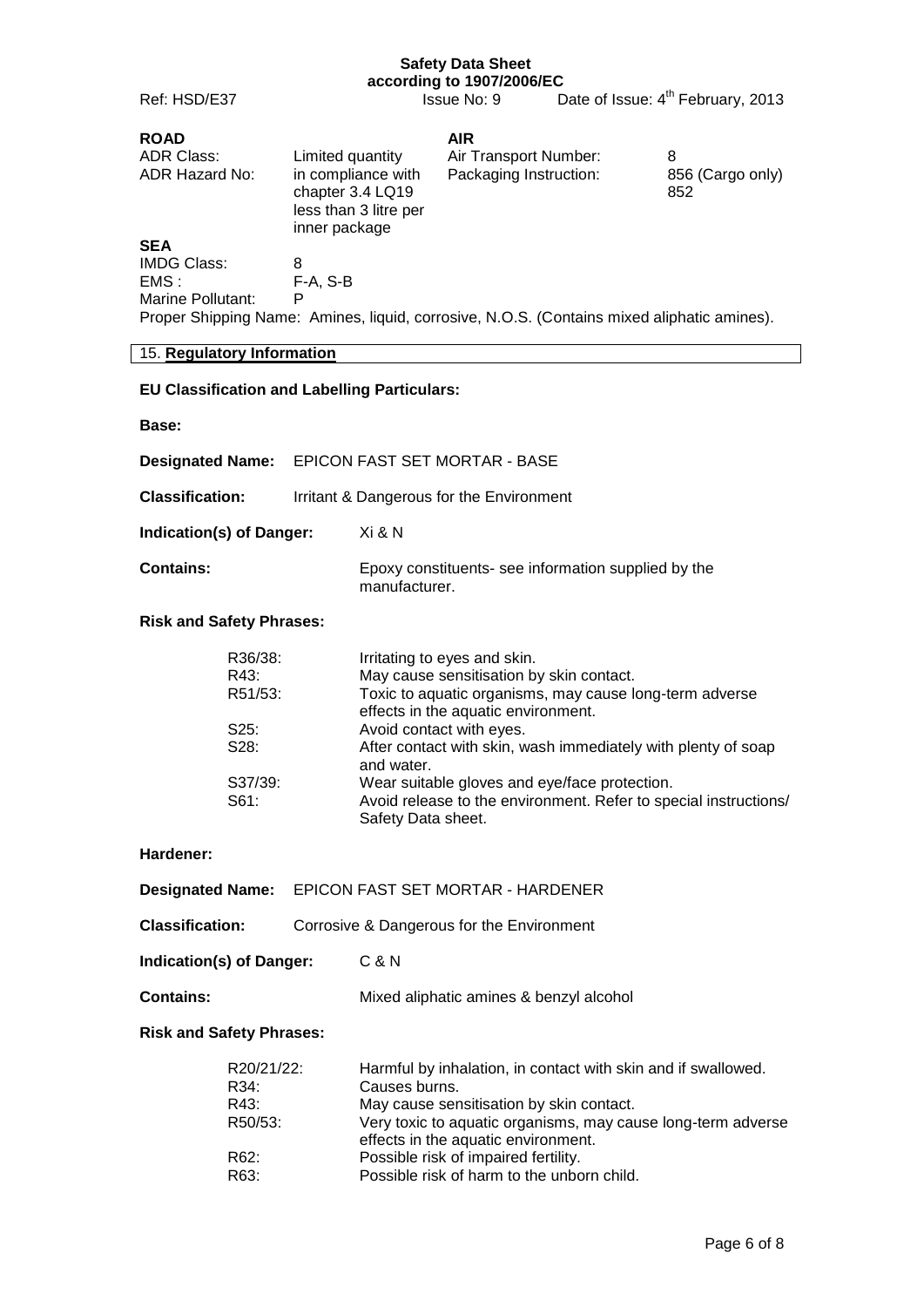|                                    |  | according to 1907/2006/EC                                                                                                                                                                                                                                                                                                          |                                                                                                                                                                                   |  |
|------------------------------------|--|------------------------------------------------------------------------------------------------------------------------------------------------------------------------------------------------------------------------------------------------------------------------------------------------------------------------------------|-----------------------------------------------------------------------------------------------------------------------------------------------------------------------------------|--|
| Ref: HSD/E37                       |  | Issue No: 9                                                                                                                                                                                                                                                                                                                        | Date of Issue: 4 <sup>th</sup> February, 2013                                                                                                                                     |  |
| S26:<br>S36/37/39:<br>S45:<br>S61: |  | In case of contact with eyes, rinse immediately with plenty of<br>water and seek medical advice.                                                                                                                                                                                                                                   |                                                                                                                                                                                   |  |
|                                    |  | Wear suitable protective clothing, gloves and eye/face<br>protection.                                                                                                                                                                                                                                                              |                                                                                                                                                                                   |  |
|                                    |  | In case of accident or if you feel unwell seek medical advice<br>immediately (show the label where possible).                                                                                                                                                                                                                      |                                                                                                                                                                                   |  |
|                                    |  | Avoid release to the environment. Refer to special<br>instructions/Safety Data Sheet.                                                                                                                                                                                                                                              |                                                                                                                                                                                   |  |
| Aggregate:                         |  |                                                                                                                                                                                                                                                                                                                                    |                                                                                                                                                                                   |  |
| <b>Designated Name:</b>            |  | EPICON FAST SET MORTAR - AGGREGATE                                                                                                                                                                                                                                                                                                 |                                                                                                                                                                                   |  |
| <b>Classification:</b>             |  | Not classified as hazardous                                                                                                                                                                                                                                                                                                        |                                                                                                                                                                                   |  |
| Indication(s) of Danger:           |  | N/A                                                                                                                                                                                                                                                                                                                                |                                                                                                                                                                                   |  |
| <b>UK Guidance Publications:</b>   |  | EH40; Occupational Exposure Limits, HSE. Revised annually.<br>EH26; Occupational Skin Diseases - Health and Safety<br>Precautions, HSE.<br>EH44; Dust in the Workplace: General Principles of Protection,<br>HSE.<br>MDHS 14; Methods for the Determination of Respirable and<br>Total Dusts, HSE.<br><b>COSHH Essentials, HSE</b> |                                                                                                                                                                                   |  |
| <b>UK Legislation:</b>             |  | Health and Safety at Work, etc Act, 1974, and relevant<br><b>Statutory Provisions.</b><br>The Manual Handling Operations Regulations, 1992.<br>1992.<br>Regulations, 2002 - CHIP 3.                                                                                                                                                | Control of Substances Hazardous to Health Regulations, 1999.<br>The Personal Protective Equipment at Work Regulations,<br>Chemicals (Hazard Information and Packaging for Supply) |  |

# 16. **Other Information**

## **Full Text of R-Phrases Referred to above:**

| R20:                     | Harmful by inhalation.                                                                                      |
|--------------------------|-------------------------------------------------------------------------------------------------------------|
| R21:                     | Harmful in contact with skin.                                                                               |
| R22:                     | Harmful if swallowed.                                                                                       |
| R34:                     | Causes burns.                                                                                               |
| R36/38:                  | Irritating to eyes and skin.                                                                                |
| R43:                     | May cause sensitisation by skin contact.                                                                    |
| R48:                     | Danger of serious damage to health by prolonged exposure.                                                   |
| R50/53:                  | Very toxic to aquatic organisms, may cause long-term adverse                                                |
|                          | effects in the aquatic environment.                                                                         |
| R <sub>51</sub> :        | Toxic to aquatic organisms.                                                                                 |
| R62:                     | Possible risk of impaired fertility.                                                                        |
| R63:                     | Possible risk of harm to the unborn child.                                                                  |
| <b>Training Advice:</b>  | Do not use unless trained to do so. Refer to the Technical<br>Data Sheet for the product.                   |
| <b>Recommended Uses:</b> | For professional use only. This product is designed for use as<br>a fast-curing, heavy duty epoxide mortar. |